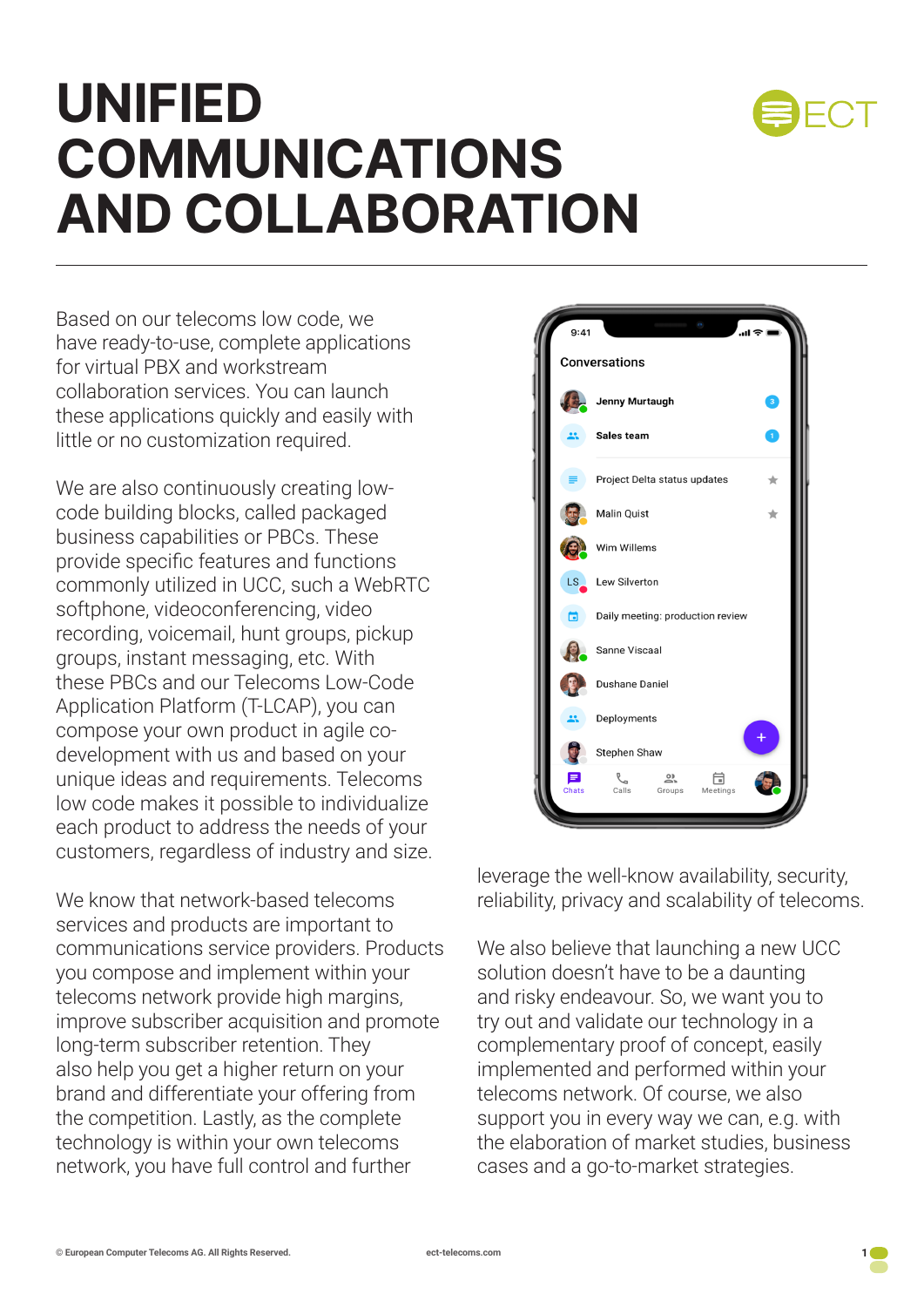

#### **READY-TO-USE APPLICATIONS AND PACKAGED BUSINESS CAPABILITIES (PBCs)**

#### **CLOUD PHONE SYSTEM**

Our application for virtual PBX service includes the features required to successfully address both small and medium-sized enterprises as well as large business and public sector organizations. We ensure a smooth migration of your customers from legacy products, e.g. Broadsoft and ALU. You can also exploit low code to individualize the products to address specific segments or even individual customers. Based on this technology, leading CSPs, e.g. BT One Phone in the UK and DNA in Finland, have launched and continuously developed very different products to address the very

#### **LOW-CODE PACKAGED BUSINESS CAPABILITIES**

With our modular low-code PBCs, e.g. for WebRTC softphones, business tools integrations or messaging apps, you compose unique products to meet the unique needs of each vertical or targeted segment. For example, you might launch secure messaging and calling product individualized for healthcare or a video conferencing add-on to your CRM product.

different target groups in their respective national markets.

#### **WORKSTREAM COLLABORATION**

With our ready-to-use application Workspace, you can immediately launch your own unique product. Our customers have launched their workstream collaboration products in different ways: as a stand-alone service, as a workstream collaboration enhancement of their

existing cloud PBX, or as an integrated extension to their existing voice services as a home-office enabler. Workspace unifies telephony, meetings, messaging, presence and file sharing in an intuitive and an easyto-use UI. Your customers benefit from a unique and consistent collaboration experience across all of their devices.

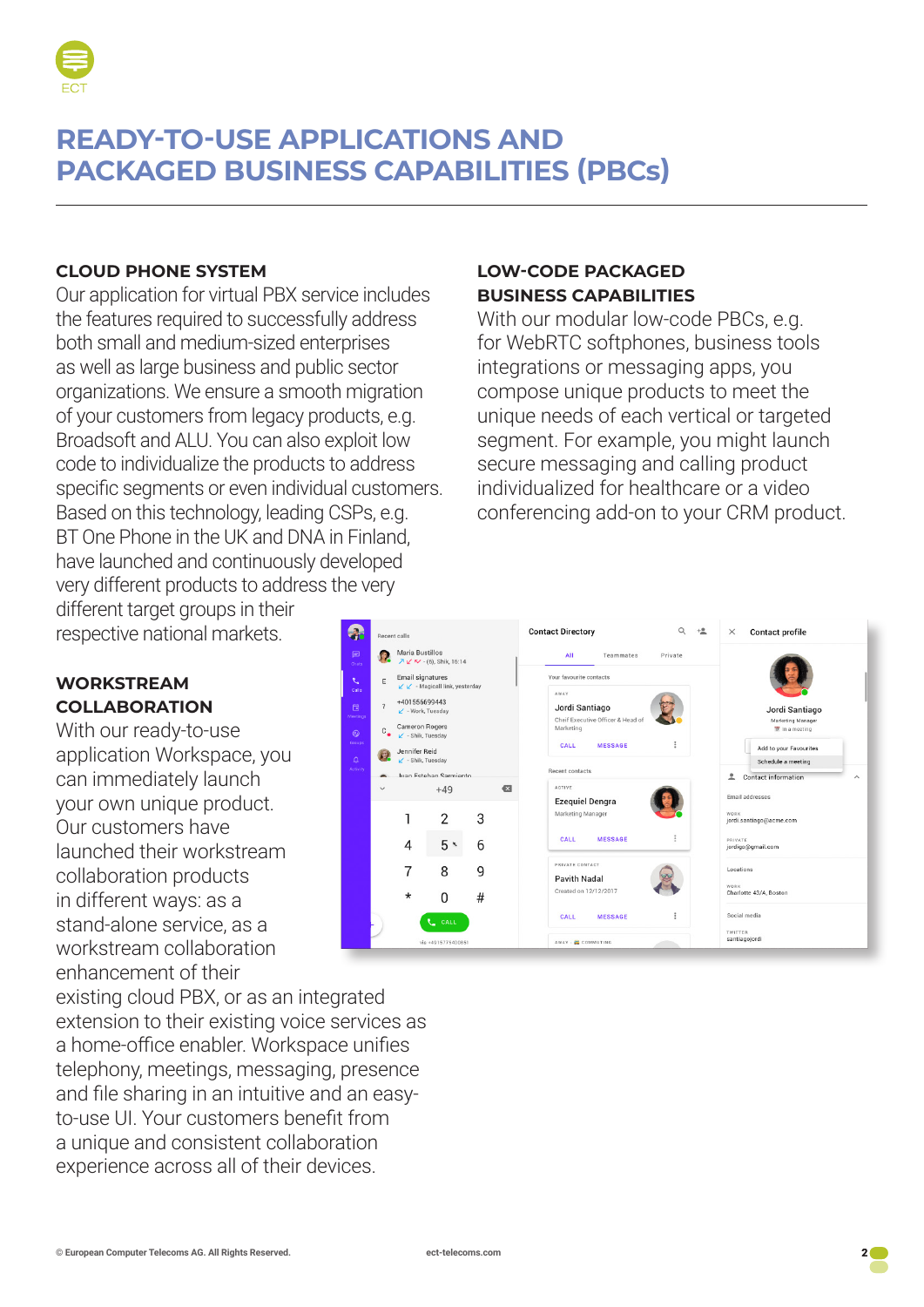

#### **WHY IT IS IMPORTANT FOR CSPs TO HAVE THEIR OWN UCC PRODUCT OFFERING**

#### **CUSTOMER ACQUISITION**

By having your own unique product individualized for your customers, you differentiate your offering, giving customers a reason to switch to your product. One new business customer might mean one-hundred or more new mobile



subscribers. You can even push customer acquisition via trials and self-onboarding.

#### **CUSTOMER RETENTION**

Business and public sector organizations move to your product because it addresses their specific needs better than global OTT alternatives resold by your competition, and *then* they remain your customer long-term.

#### **HIGH GROSS MARGIN**

As the products are designed by you and implemented entirely within your network, you are providing the added value and as such, we make sure this is reflected in your gross margin. You can achieve a five-times higher margin than you would get reselling solutions from third-party vendor clouds. With this high gross margin, you do not need to first achieve a dominant market penetration in order to reach profitability.

#### **INDIVIDUALIZATION FOR KEY CUSTOMERS**

Compose communications, meetings and collaboration products individualized for specific verticals and even individual organizations. If an important organization has enterprise systems that need to interface with the UCC products, you can integrate them, even if they are proprietary.

#### **INTEGRATION INTO YOUR PRODUCT PORTFOLIO**

Integrate the UCC products with your other offerings (e.g. CRM, time management, PBX, storage, etc.).

#### **QUICK AND EASY EVALUATION**

You test our solutions in your own network via an easy and free-ofcharge proof of concept.